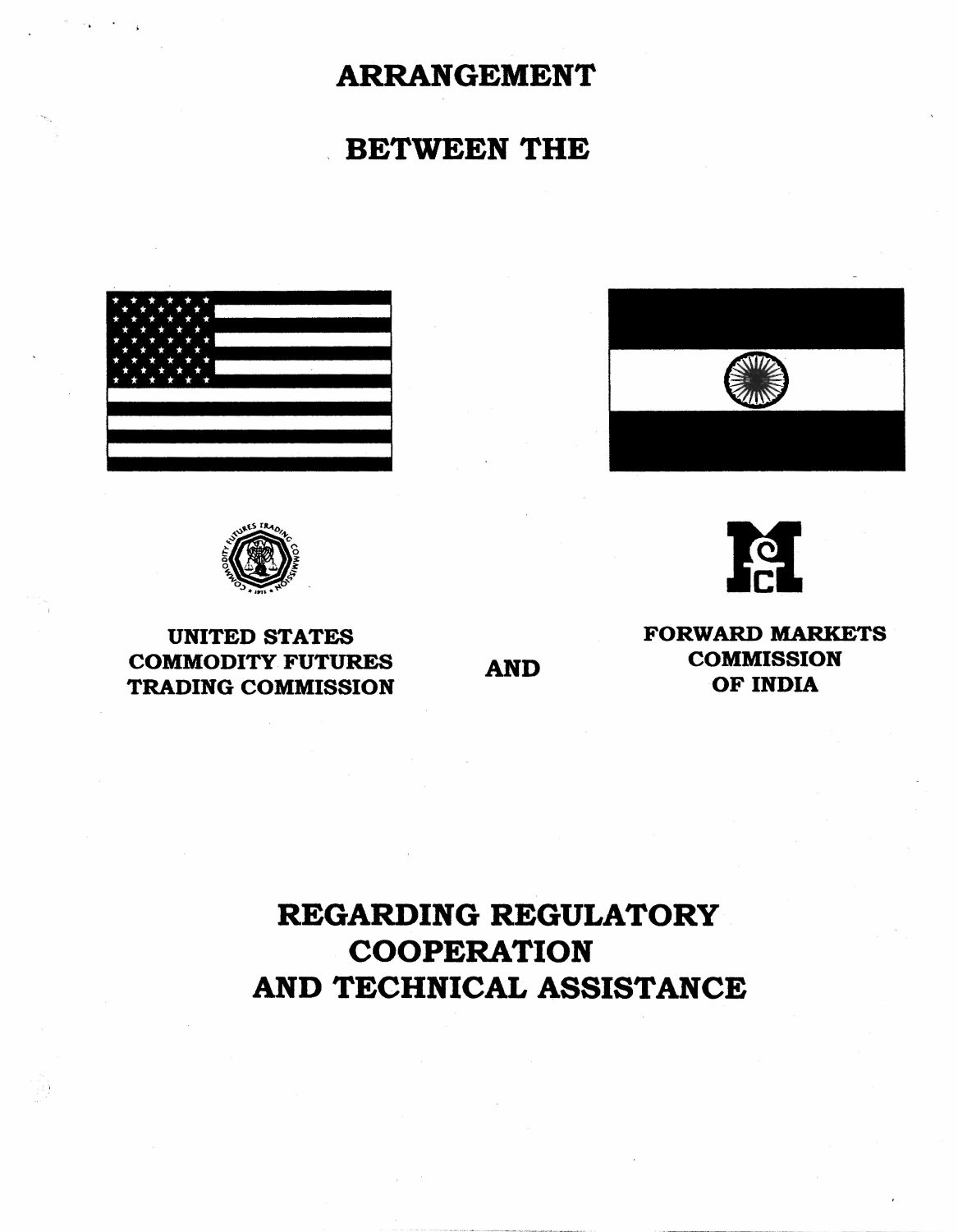

1. The United States Commodity Futures Trading Commission (CFTC) was created by the United States Congress as an independent agency with the mandate to supervise and oversee commodity futures and options markets in the United States.

2. The Forward Markets Commission of India (FMC) is the designated agency under the Forward Contracts (Regulation) Act, 1952 for the supervision, surveillance, regulation and development of commodity futures and other applicable derivatives trading in India.

3. The CFTC and the FMC (collectively the Authorities) are jointly committed to maintaining open, fair, efficient and sound futures and options markets; recognize that the development and maintenance of domestic legal and regulatory structures are essential to market integrity and investor protection; believe that international cooperation can facilitate the development and effective operation of futures and options markets; and desire to establish a mutually acceptable basis for cooperation and the provision of technical assistance. The CFTC and the FMC have reached the following understanding with respect to cooperation, consultation and the provision of technical assistance.

## CLAUSE I -CONSULTATION REGARDING MATTERS OF MUTUAL INTEREST

## Section 1. General Principles

1. This Arrangement Regarding Regulatory Cooperation and Technical Assistance (Arrangement} describes the intent of the Authorities and does not create legally binding obligations or supersede domestic law of either Authority.

2. The Authorities recognize the desirability of providing assistance, as set forth in Clauses II and Ill, to each other pursuant to this Arrangement. The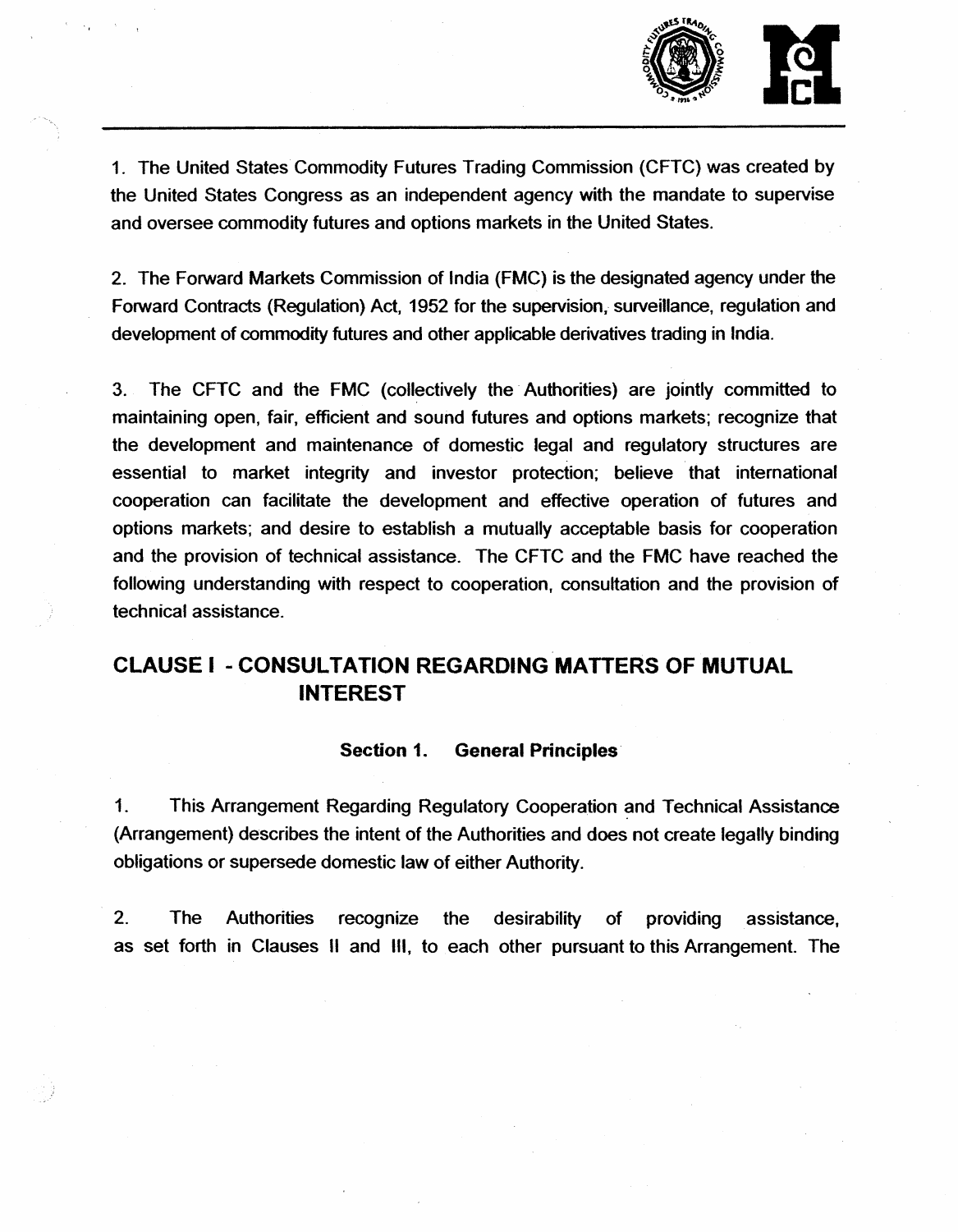

provision of any such assistance should be consistent with the domestic laws of the . Authorities and the availability of resources. If assistance is outside the competency of jurisdiction of an Authority then the Authority shall use its best efforts to provide assistance. Where the provision of assistance would be contrary to the public interest such assistance may be denied.

3. The Authorities intend to engage in a dialogue on all aspects of futures and options regulation related to the development and operation of futures and options markets on agricultural commodities and other applicable derivatives trading in India.

#### Section 2. Consultation

The Authorities intend to consult periodically about matters of mutual interest in order to promote cooperation and market integrity, and to further the protection of futures and options market participants. Such consultation may cover, among other things, the development of prudential standards and conduct of business standards for the operation of futures businesses (brokers, dealers and markets), the development of clearance and settlement and other market systems, market oversight, and the administration of the Authorities' futures and options laws, rules, and regulations. The purpose of such consultation is to assist in the development of effective approaches to strengthening domestic and international futures and options markets.

## Section 3. Information Sharing

The Authorities intend to share information on each other's laws, rules and regulations pertaining to futures markets and options markets, if applicable, and how those laws, rules and regulations are implemented and interpreted.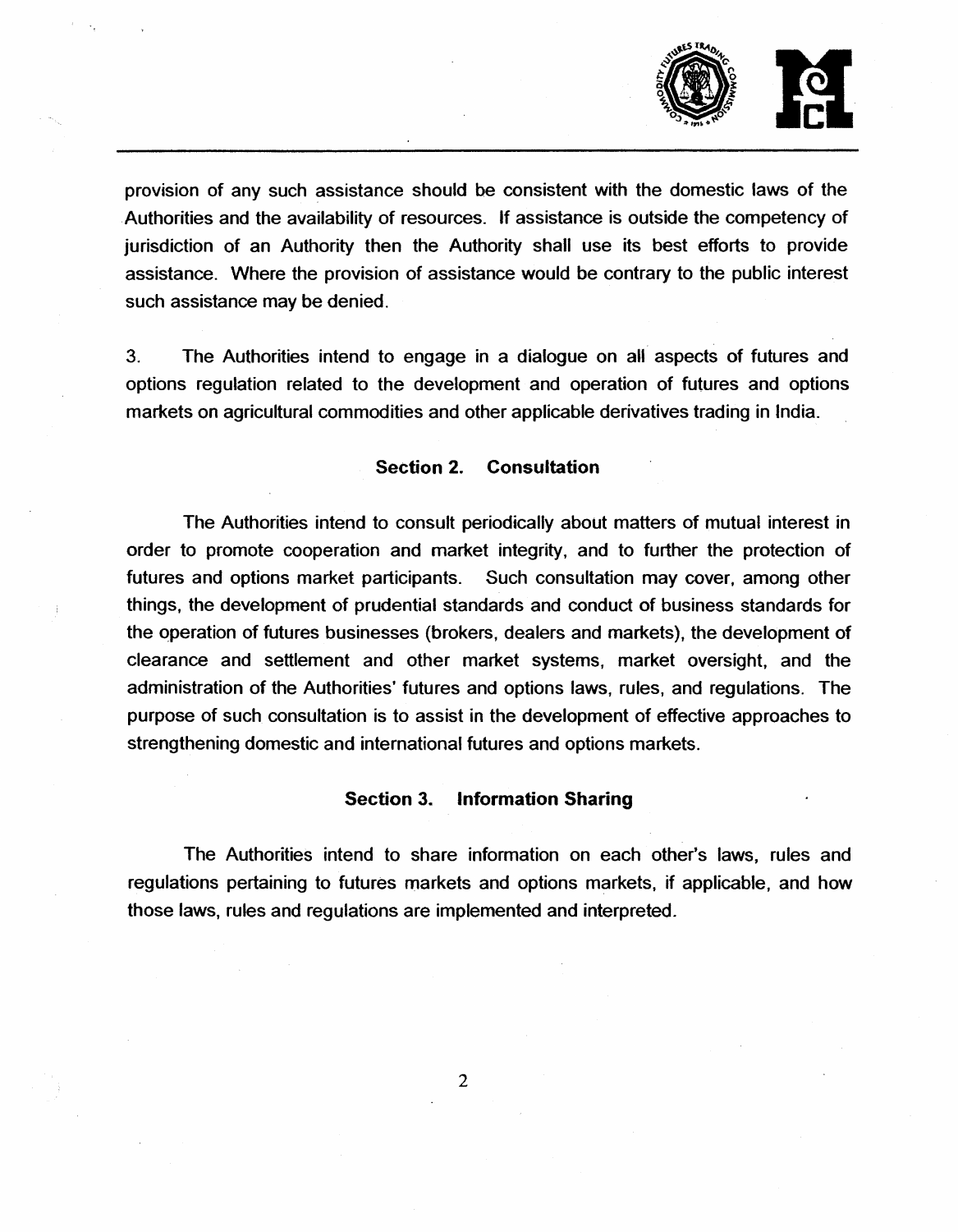

## CLAUSE II - PROVISION OF TECHNICAL ASSISTANCE

## Section 1. Technical Assistance

The CFTC intends to consult with and provide capacity building advice and assistance to the FMC regulatory programs related to the development, administration, and operation of the agricultural futures and options markets in India. Such consultation should identify specific types of technical assistance the Authorities believe are desirable and reasonable. Technical assistance may include the provision of information and advice relating to the development of:

- a. Systems to improve and/or promote the risk management, price discovery and hedging functions of markets;
- b. Futures and options products and the basics of designing contracts not readily susceptible to manipulation;
- c. Order handling systems;
- d. Trade recording and comparison systems;
- e. Quotation and transaction data transmission systems;
- f. Clearance and settlement mechanisms;
- g. Regulatory requirements and best practices relating to market professionals, products and markets;
- h. Systems and related regulatory mechanisms relating to financial surveillance;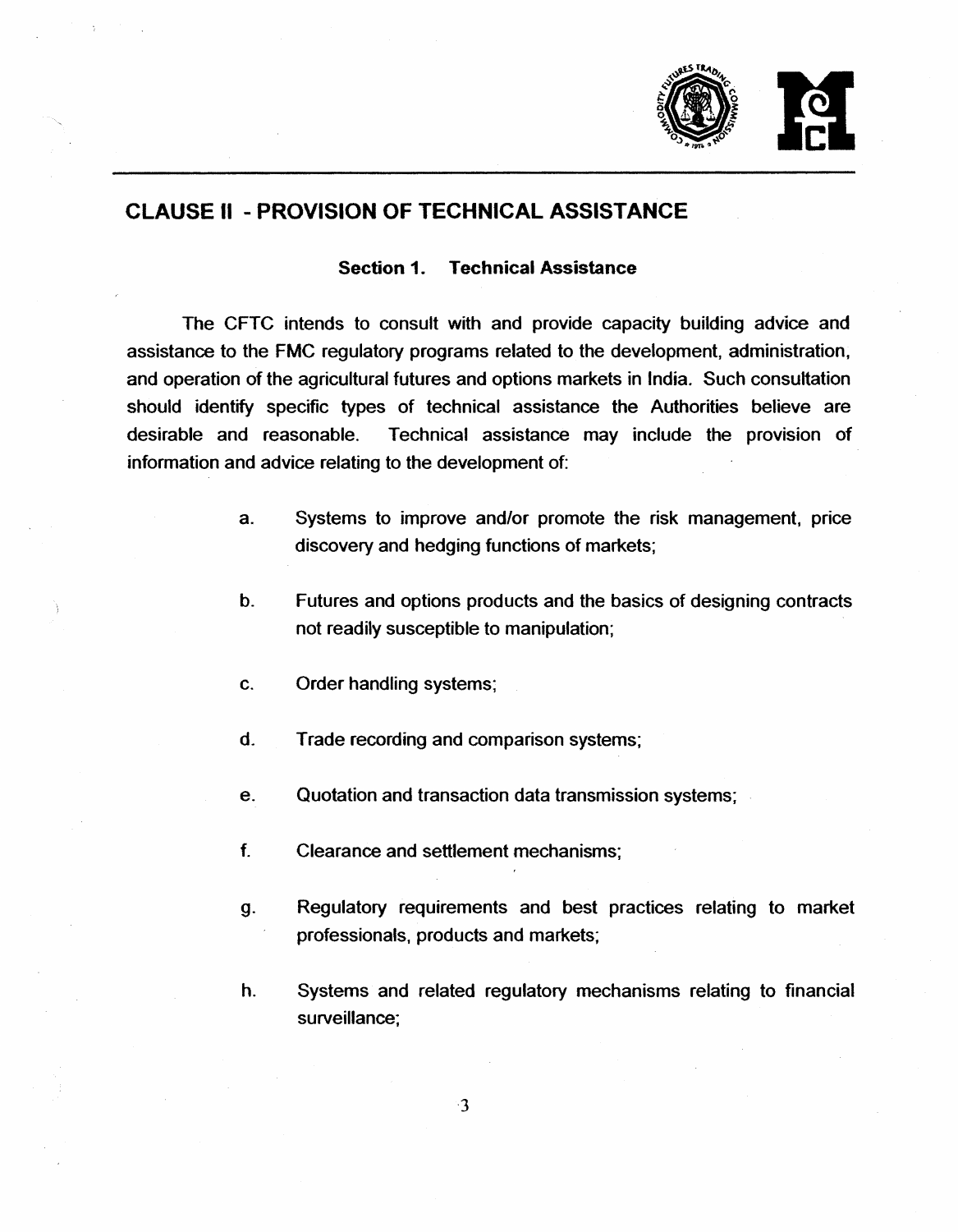

- i. Systems for effective market surveillance and enforcement programs;
- j. Disclosure and other procedures and practices to inform and protect futures and options customers and market participants; and
- k. **Information on transparency.**

## Section 2. Specific Technical Assistance

Specific technical assistance may be provided in the following manner:

- a. Comment by CFTC staff on draft laws and regulations;
- b. Availability of CFTC staff and other relevant experts to provide consultation regarding futures and options markets;-
- c. General training sessions concerning futures and options regulation; and
- d. Internship programs of short duration for FMC personnel at the CFTC, conditioned upon the requisite legal authority to do so and the entering into of any necessary confidentiality agreements.

## Section 3. Availability

The Authorities recognize that specific technical assistance is subject to the availability of resources.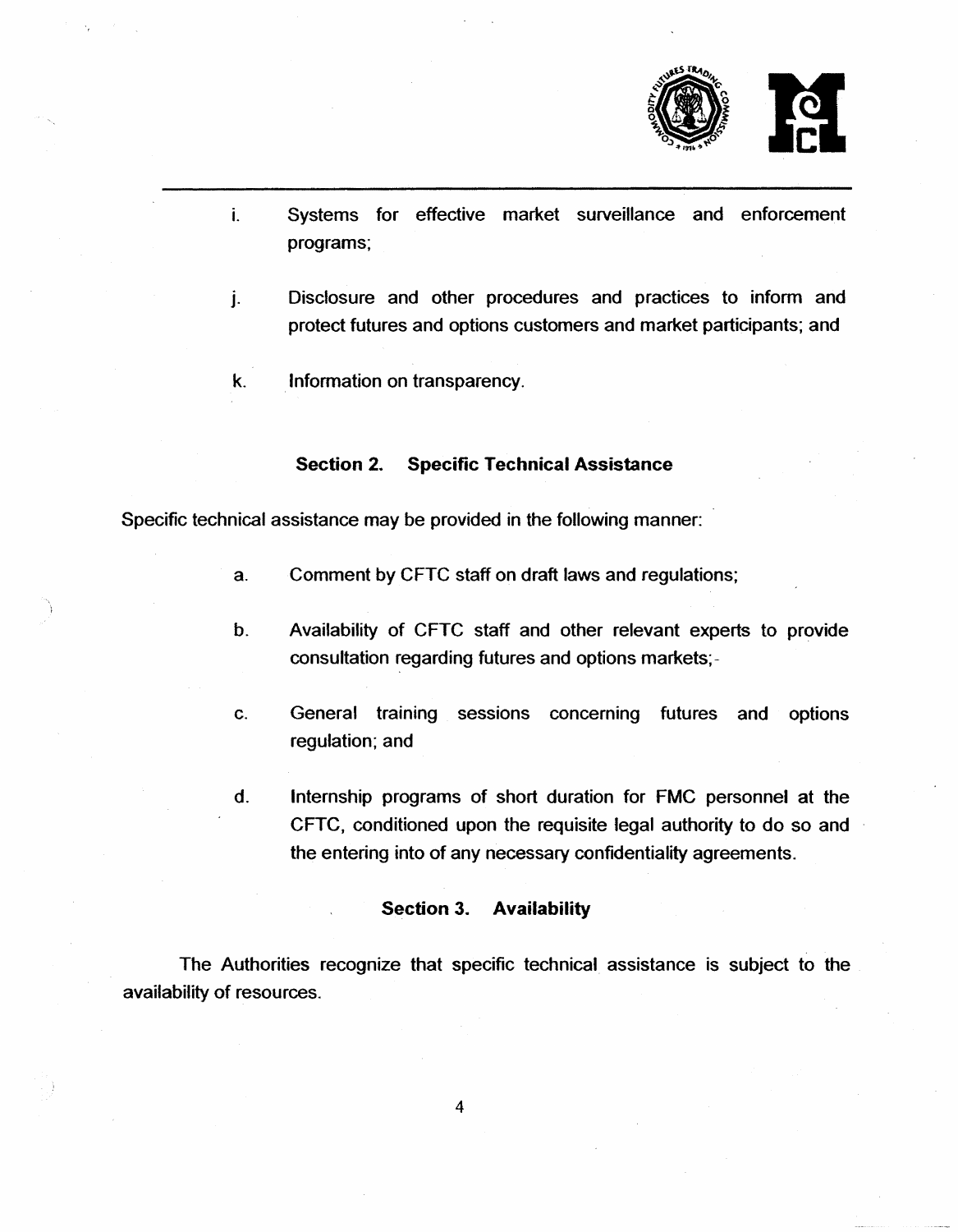

## CLAUSE Ill - COOPERATION

Each Authority may, subject to Clause IV, Section 4 give assistance as to:

- a. The granting of licenses, waivers, or exemptions for the conduct of futures business;
- b. The laws and regulations applicable to futures business;
- c. The laws and regulations applicable to futures exchanges and other types of markets;
- d. The oversight of futures exchanges by regulatory and market authorities:
- e. The prevention and detection of futures and options fraud and other irregularities or unlawful activities in connection with the offer, purchase or sale of any futures or options contract; and
- f. The prevention and detection of market manipulation.

## CLAUSE IV - OPERATIONS

## Section 1. Laws, Rules and Requirements

The Authorities have exchanged general information on the laws, rules and requirements applicable to the confidentiality and use of information and intend to abide by the same.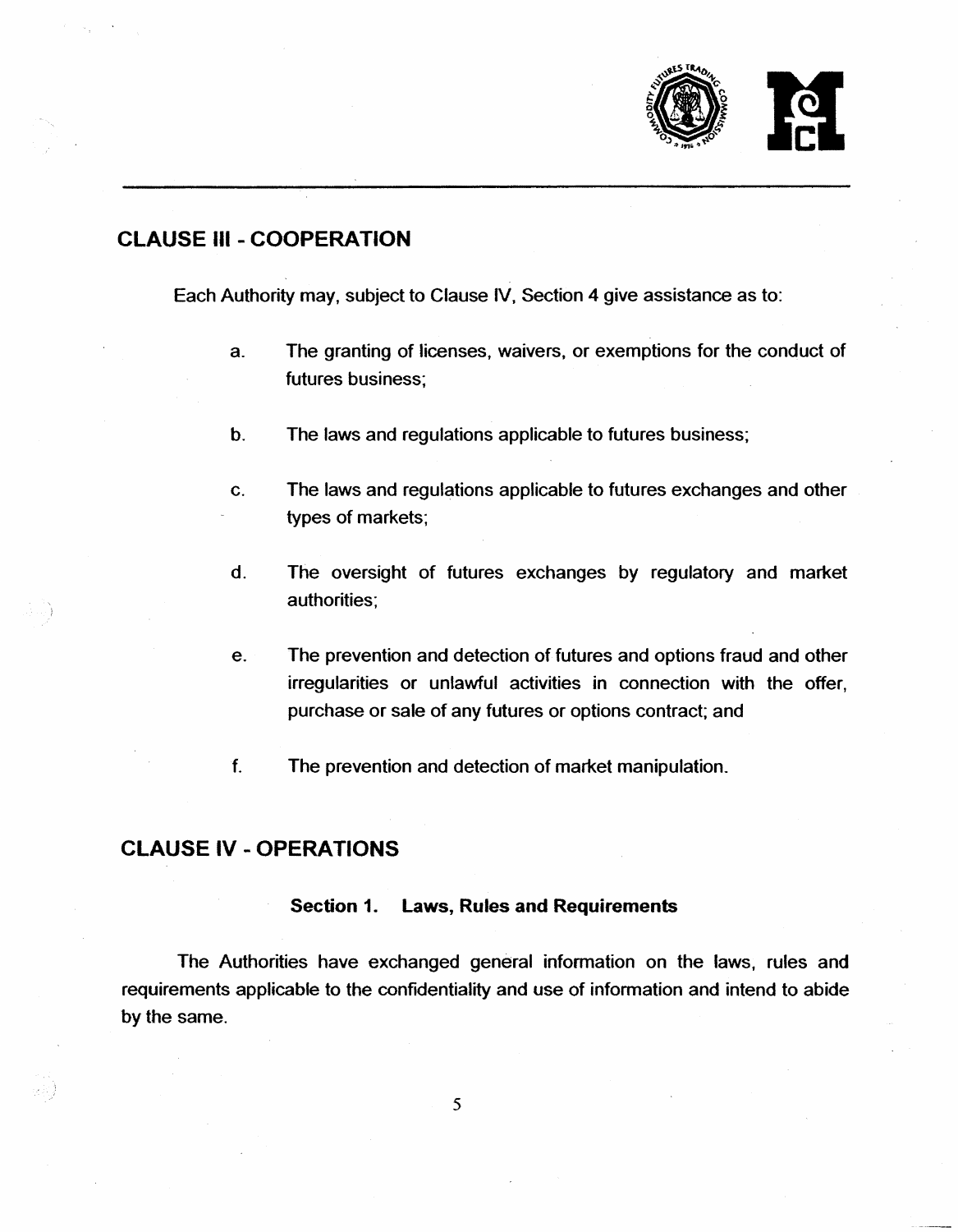

## Section 2. Permissible Uses of Information

The requesting Authority may use non-public information and non-public documents furnished in response to a request for assistance under this arrangement solely for: the purposes set forth in the request for assistance, including ensuring compliance with the laws, regulations and/or requirements related to the request; and a purpose within the general framework of the use stated in the request for assistance, including conducting a civil or administrative enforcement proceeding, assisting in a criminal prosecution, or conducting any investigation for any general charge applicable to the violation of the provision specified in the request where such general charge pertains to a violation of the laws, regulations and/or requirements administered by the requesting Authority.

, If a requesting Authority intends to use information furnished under this Arrangement for any purpose other than those stated above, it must obtain the consent of the requested Authority.

#### Section 3. Confidentiality

Each Authority will keep confidential requests made under this Arrangement, the contents of such requests, and any matters arising under this Arrangement, including consultations between or among the Authorities, and unsolicited assistance. After consultation with the requesting Authority, the requested Authority may disclose the fact that the requesting Authority has made the request if such disclosure is required to carry out the request.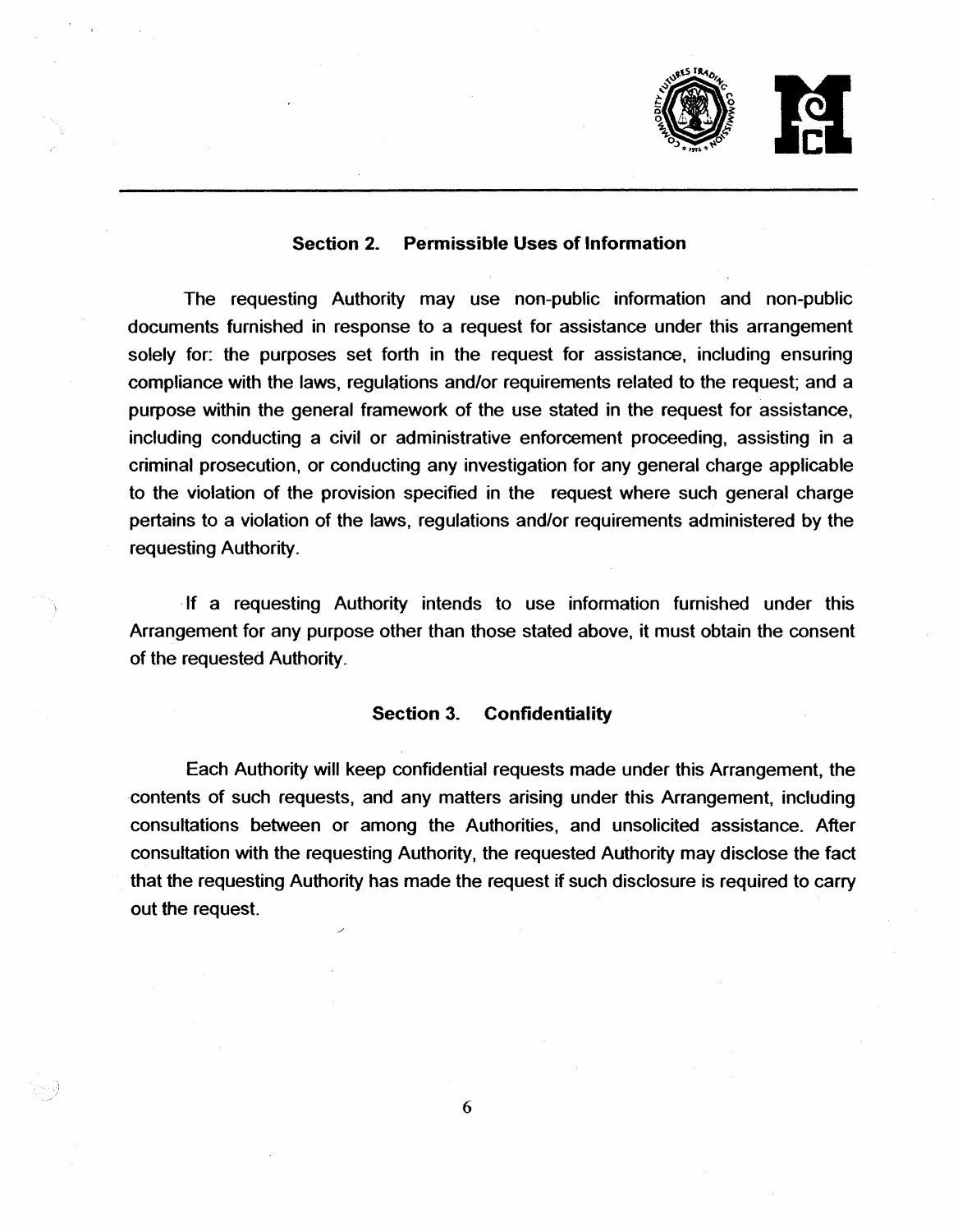

The requesting Authority will not disclose non-public documents and information received under this Arrangement, except as contemplated by Clause IV, Section 2, or in response to a legally enforceable demand. In the context of a civil or administrative enforcement proceeding, disclosure may be made solely in such a proceeding to which the requesting Authority or the government of the requesting Authority is a party. In the event of a legally enforceable demand, the requesting Authority will notify the requested Authority prior to complying with the demand, and will assert such appropriate legal, exemptions or privileges with respect to such information as may be available. The requesting Authority will use its best efforts to protect the confidentiality of non-public documents and information received under this Arrangement.

#### Section 4. Requests

Requests for assistance under Clause 111, procedures for making and executing such requests, permissible uses of information, confidentiality requirements, costs and other matters not explicitly included in this Arrangement will be addressed on a case-bycase basis.

#### Section 5. Official Contacts

To further ensure the effective operation of this Arrangement, and to facilitate communication between the Authorities, the Authorities hereby designate the contact officials set forth in Attachment A.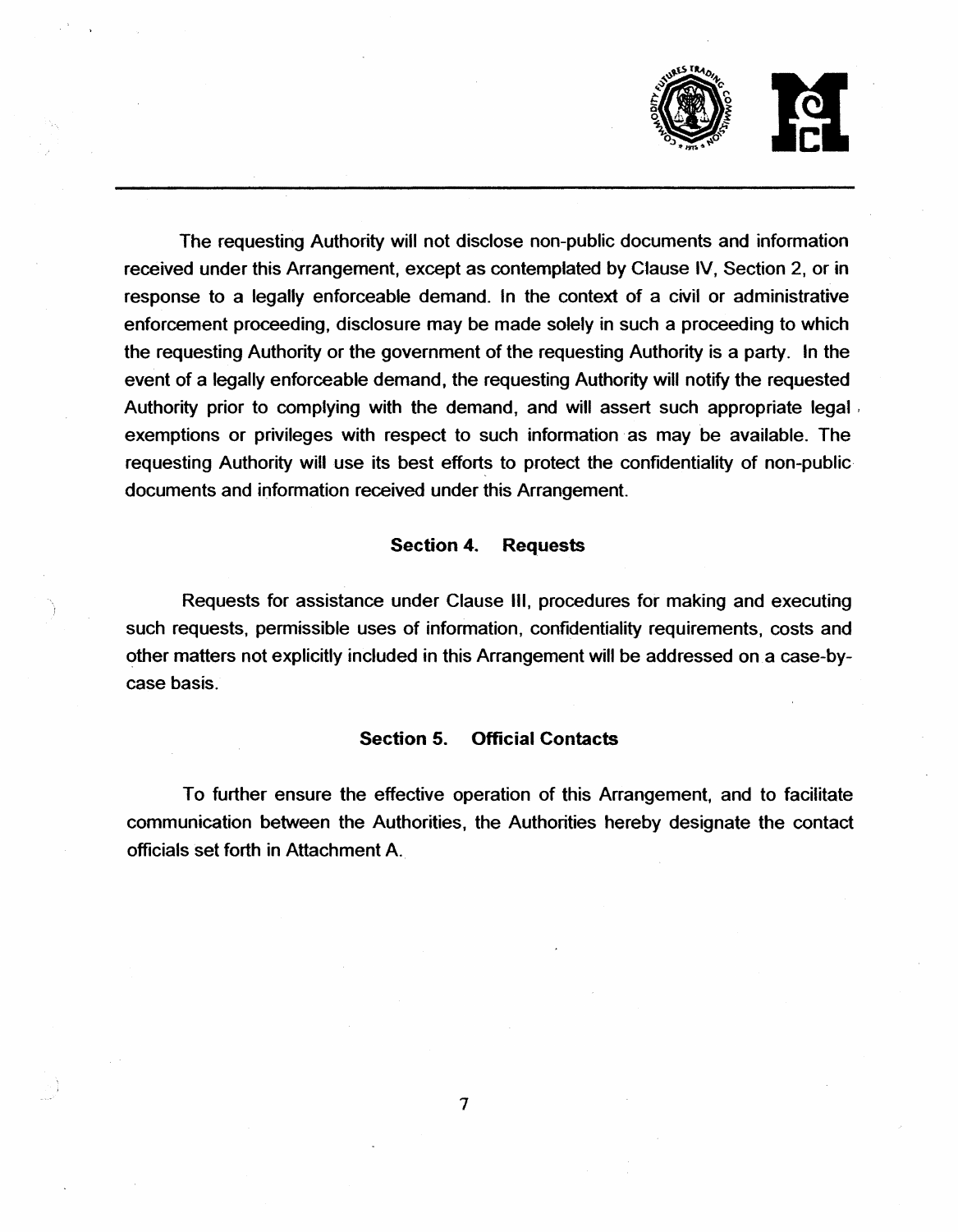

## CLAUSE V - FUTURE ASSURANCES

1. The Authorities plan to regularly review their· efforts pursuant to this Arrangement with a view toward improving communication between them. In this regard, when material additions or amendments to United States and/or Indian futures and options laws take effect, the Authorities intend to consider whether this Arrangement should be supplemented or superseded.

2. The Authorities intend to cooperate to the fullest extent permitted by applicable law and where relevant will work toward bringing applicable information sharing law into compliance with international benchmarks.

3. The Authorities intend to move toward more formal information sharing arrangements after they have some experience with the operation of this Arrangement.

4. This Arrangement is not intended to supersede the IOSCO Multilateral MOU or any other arrangement to which the Authorities are a party.

## CLAUSE VI - EFFECTIVE DATE AND TERMINATION

## Section 1. Effective Date

This Arrangement is effective from the date of its signing by the Authorities.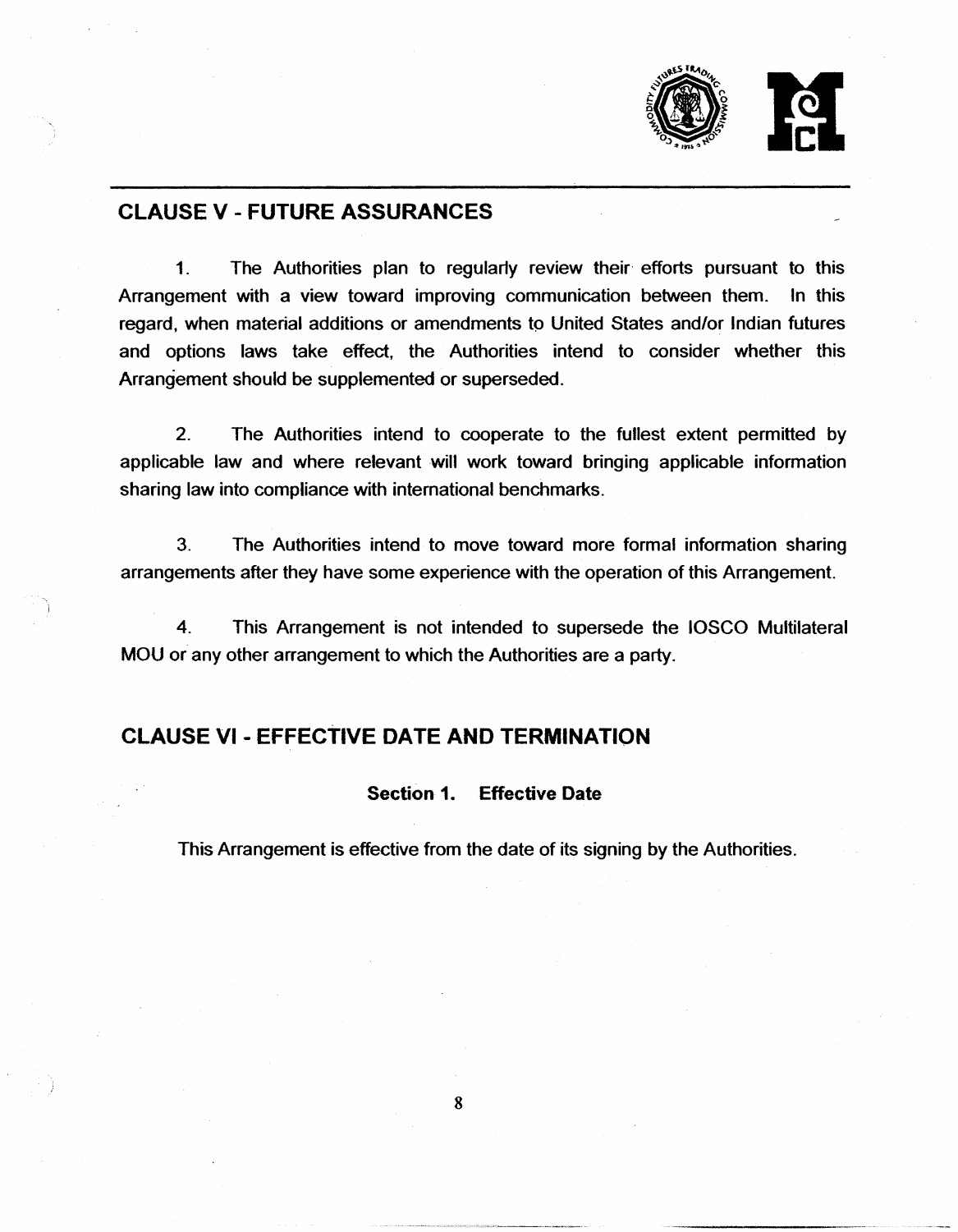

## Section 2. Termination

This Arrangement may be terminated at any time by either Authority giving thirty days written notice to the other Authority. If such notice is given, this Arrangement continues to have effect with respect to all requests for assistance under Clause Ill that are made before the effective date of notification until the requesting Authority terminates the matter for which assistance was requested.

This Arrangement is executed in duplicate in Mumbai, India on 18<sup>th</sup> October, 2006.

FOR THE UNITED STATES COMMODITY FUTURES TRADING COMMISSION:

 $ln \pi$ REUBEN JEFFERY Ill

**CHAIRMAN** 

FOR THE FORWARD MARKETS COMMISSION OF INDIA:

S. SUNDARESHAN CHAIRMAN